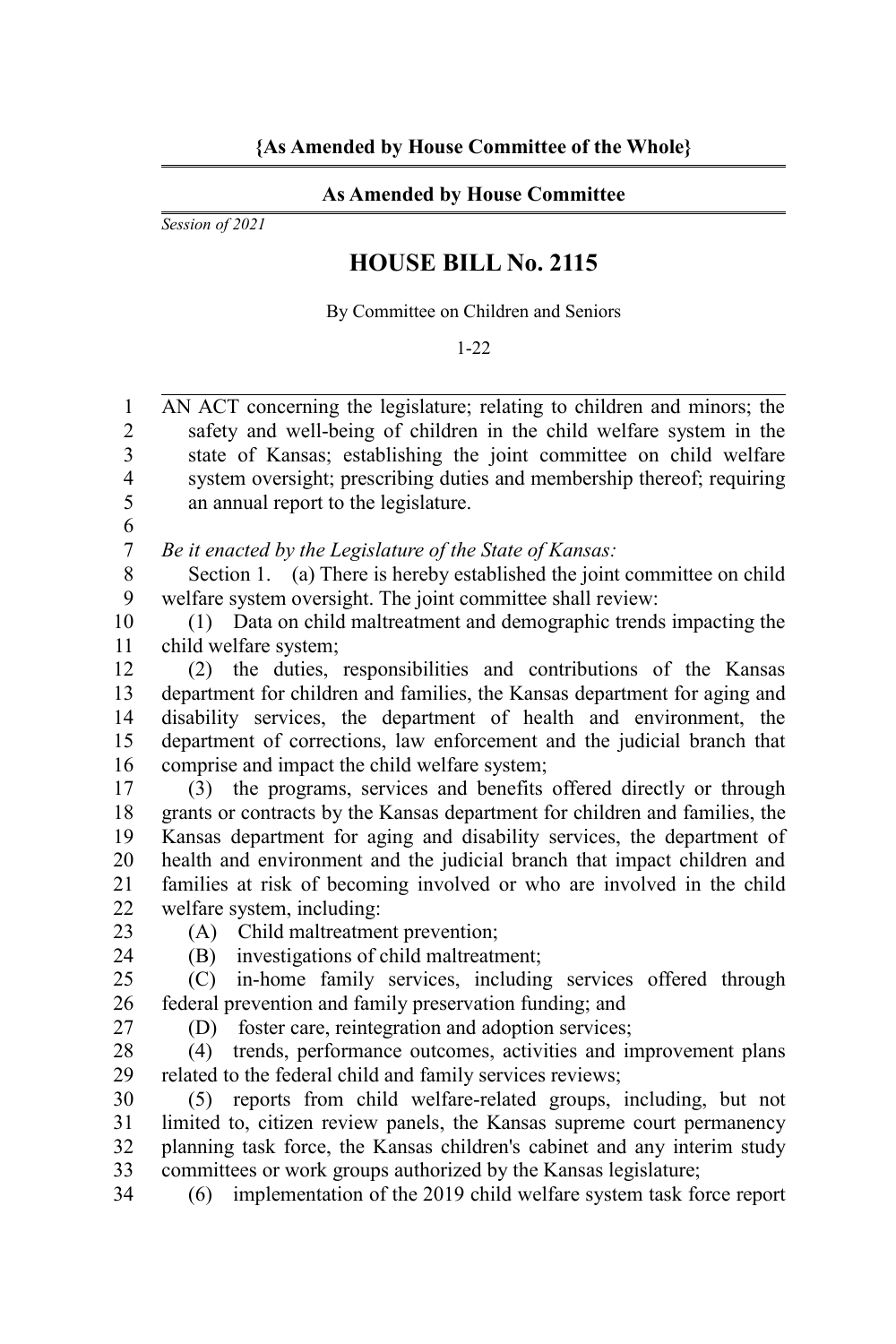recommendations, including top-tier recommendations related to the child 1

welfare workforce, data technology, access to behavioral healthcare for high-risk youth and implementation of the federal family first prevention services act; 2 3 4

(7) reports on concerns received from the Kansas department for children and families child welfare ombudsman or customer service department or similar office; 5 6 7

(8) opportunities for Kansas to strengthen the child welfare system through evidence-based interventions and services for children and families; and 8 9 10

11

(9) any other topic the joint committee deems appropriate.

(b) The joint committee shall consist of 11**13** members of the legislature appointed as follows: 12 13

(1) Two members of the house of representatives standing committee on children and seniors appointed by the speaker of the house of representatives; 14 15 16

(2) one member of the house of representatives standing committee on children and seniors appointed by the minority leader of the house of representatives; 17 18 19

(3) two members **{of}** the senate standing committee on public health and welfare appointed by the president of the senate; 20 21

(4) one member of the senate standing committee on public health and welfare appointed by the minority leader of the senate;  $22$ 23

(5) two members of the house of representatives appointed by the speaker of the house of representatives; 24 25

(6) one member of the house of representatives appointed by the minority leader of the house of representatives; 26 27

(7) two members of the senate appointed by the president of the senate**;** 28 29

**(8) one member of the senate appointed by the minority leader of the senate; and** 30 31

**(9) one member of the house of representatives appointed by the majority leader of the house of representatives**. 32 33

(c) Members shall be appointed for terms coinciding with the legislative terms for which such members are elected or appointed. All members appointed to fill vacancies in the membership of the joint committee and all members appointed to succeed members appointed to the membership on the joint committee shall be appointed in the manner provided for the original appointment of the member succeeded. 34 35 36 37 38 39

(d) (1) The first chairperson of the joint committee shall be appointed by the speaker of the house of representatives from among the members of the joint committee appointed by the speaker of the house of representatives, within 30 days of the effective date of this section. The 40 41 42 43